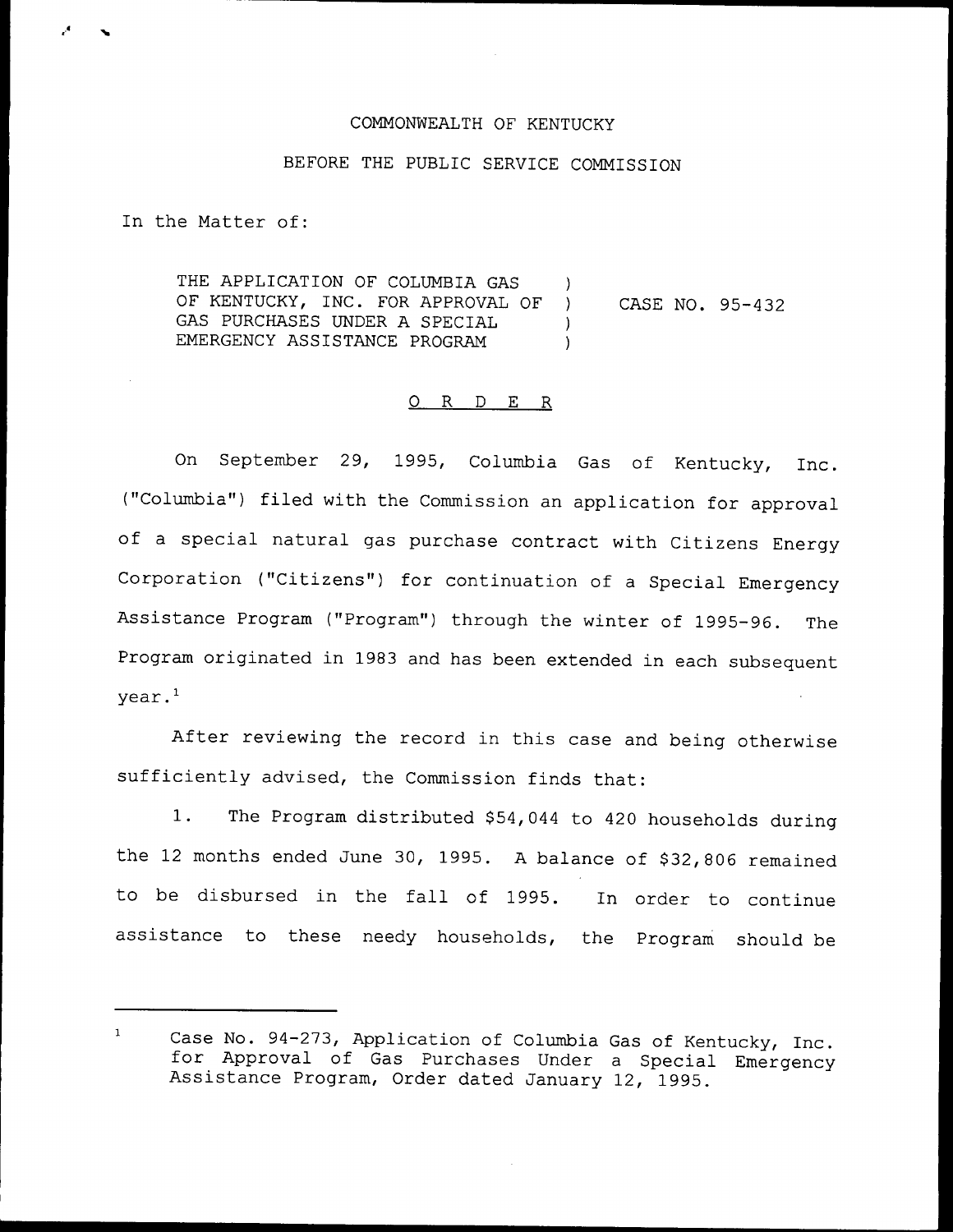# TRANSFER OF EOUESTRIAN WOODS SEPTIC SYSTEM

KRS 278.020(4) provides that the Commission shall approve a proposed transfer if the person acquiring the facilities demonstrates financial, managerial and technical expertise to provide reasonable service. KRS 278.020(5) provides that the Commission shall approve the transfer if it finds the transfer is to be made in accordance with the law, for <sup>a</sup> proper purpose, and is consistent with the public interest.

Springcrest Sewer, the proposed purchaser, was incorporated by Melvin and Linda Price to acquire and operate the Equestrian Woods Septic System. Mr. Price is certified as a wastewater treatment plant operator by the Cabinet for Natural Resources and Environmental Protection<sup>1</sup> and has operated two wastewater systems for the last several years.<sup>2</sup> He also operates the Herrington Haven Wastewater Treatment plant which is subject to Commission jurisdiction.<sup>3</sup> Linda Price has one year of business school and in conjunction with her husband has owned and operated the Camp Nelson RV Park and its sewer plant.<sup>4</sup>

Development purchased an area north of the Equestrian Woods Subdivision approximately <sup>5</sup> years ago for residential real estate development. Testimony in the record reflects that Springcrest Development never intended to operate the

T.E. at 111-112.

 $-2-$ 

Transcript of Evidence ("T.E.") at 111.

T.E. at 111-112.

Id. at 112.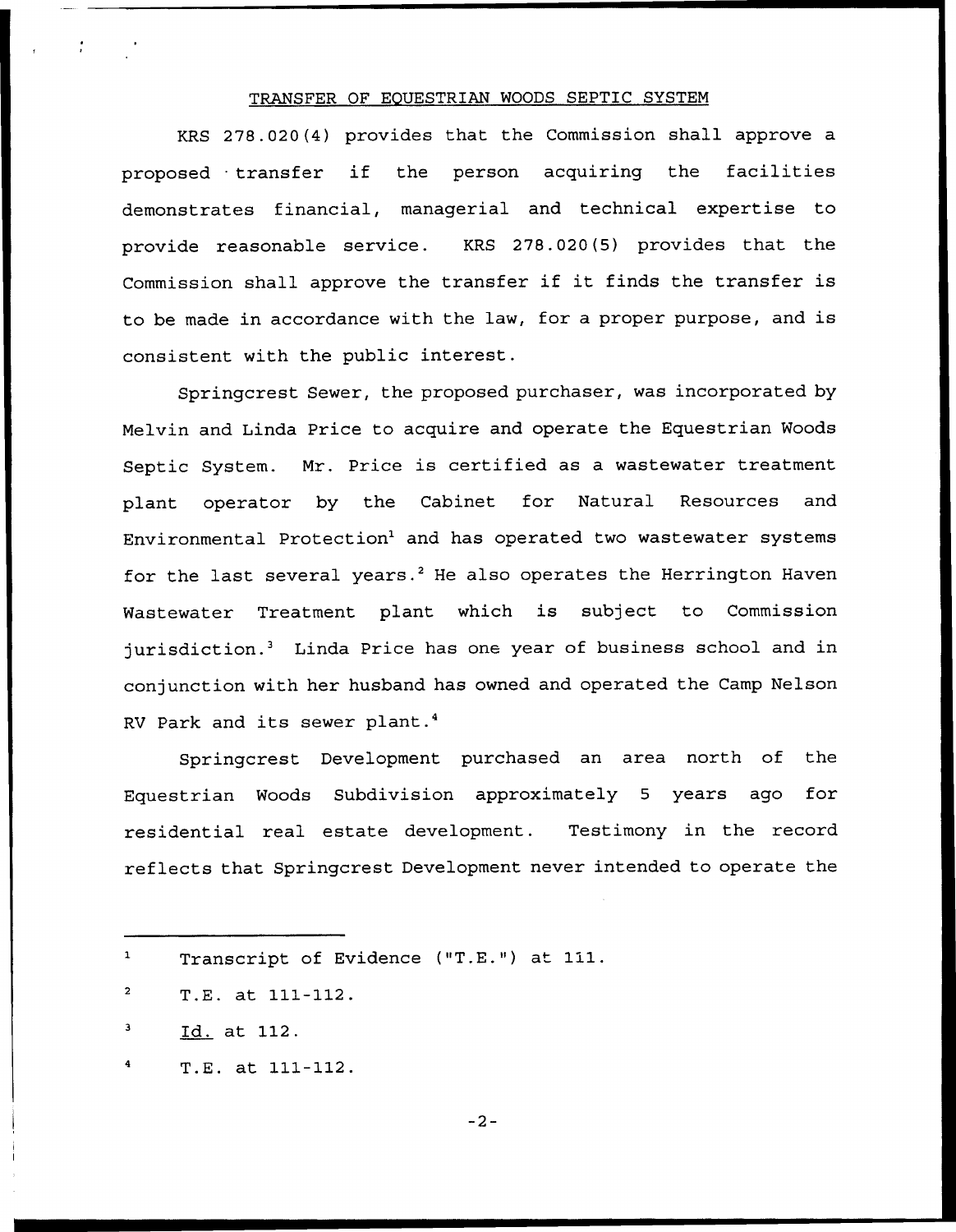septic system once the lots were sold.<sup>5</sup> Springcrest Development has nonetheless been operating the plant for five years as development continues.<sup>6</sup> No rate for the septic service has been charged and all expenses have been absorbed by the developers.<sup>7</sup>

The Intervenors expressed considerable concern at the hearing regarding the lack of a third-party beneficiary agreement to assure the continued operation of the plant after the transfer. 807 KAR 5:071, Section 3(1)(a), requires that applicants provide a copy of a valid third-party beneficiary agreement guaranteeing the continued operation of the facility or other evidence of financial integrity such as will ensure the continuity of sewage service. The shareholders of Springcrest Sewer have provided an irrevocable, secured letter of credit not to exceed \$10,000 from the First National Bank and Trust Company of Nicholasville, Kentucky. The Commission finds the letter of credit and supporting promissory note to be sufficient evidence of financial integrity as required by the regulation. $8$ 

 $\overline{\mathbf{5}}$ Id. at 28-30.

Id. at 30.

Id. at 31.

<sup>A</sup> motion was made by the Intervenors at the conclusion of the Applicant's case to deny the proposed transfer of the septic system because certain aspects of the formation of Springcrest<br>Sewer allegedly violate Section 193 of the Kentucky Sewer allegedly violate Section 193<br>Constitution. The Intervenors argue th The Intervenors argue that pursuant to the Kentucky Supreme Court's holding in Kirk v. Kirk's Auto Elec., Inc. et al., <sup>728</sup> S.W.2d 529, (1987) (interpreting Section 193), that any issuance of stock by Springcrest Sewer for anything less than the equivalent in money paid, labor done or anything ress than the equivariant in money part, that further argue that, as Nr. Price testified. he paid nothing for the stock in the newly formed corporation, the issuance is <sup>a</sup> fictitious increase and is void. Alleged irregularities in corporate formation are appropriate questions for a court of competent jurisdiction and are not matters within the Commission's jurisdiction under KRS Chapter 278.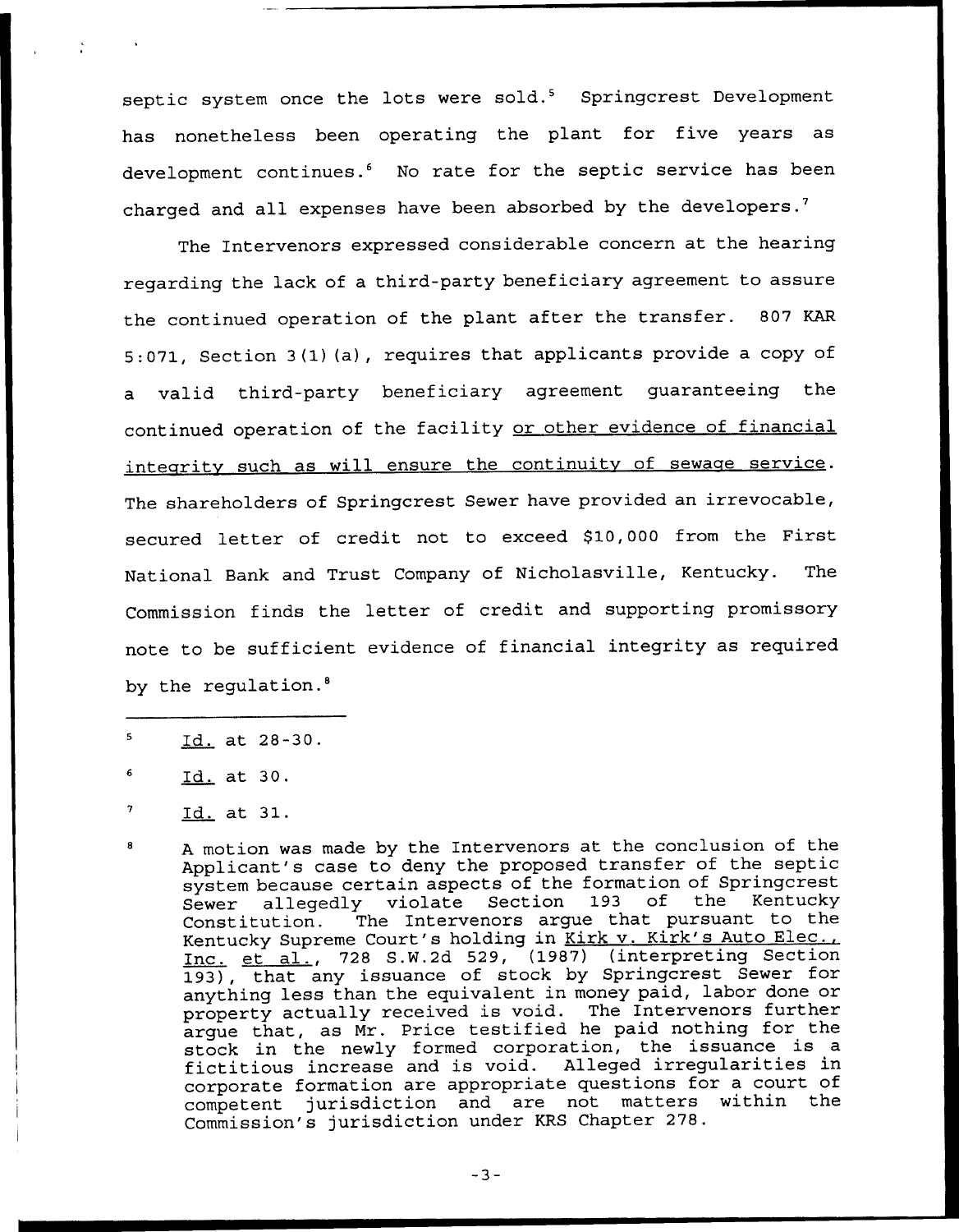After consideration of the record in this proceeding, being otherwise sufficiently advised, and based upon the foregoing findings, the Commission finds it in the public interest to approve the transfer and further finds that the purchasers have demonstrated the requisite financial, managerial, and technical expertise to provide reasonable service. The transfer should therefore be approved.

## INITIAL RATES

Initial operating revenues and expenses are based upon projections and estimates provided by Springcrest Sewer. Since actual operations may vary from the projections, the Commission advises Springcrest Sewer to monitor and review its first year of operations. Springcrest Sewer should take appropriate action if actual results differ substantially from the projections.

In its application, Springcrest Sewer projected annual operating expenses of \$1,243.66 per month, or \$14,924 annually for the initial year of operations.<sup>9</sup> The projected expenses for the initial year of operations appear reasonable subject to the following modifications.

Springcrest Sewer proposed an annual electric expense of \$480. Testimony at the hearing based upon the actual expenses for electric service established the average monthly electric expense at \$12.61.<sup>10</sup> Based upon the actual expense incurred, annual electric expense would be \$151, or \$329 less than the projected annual total.

 $$1,243.66 \times 12 = $14,923.92$ 

 $10$ T.E. at 61.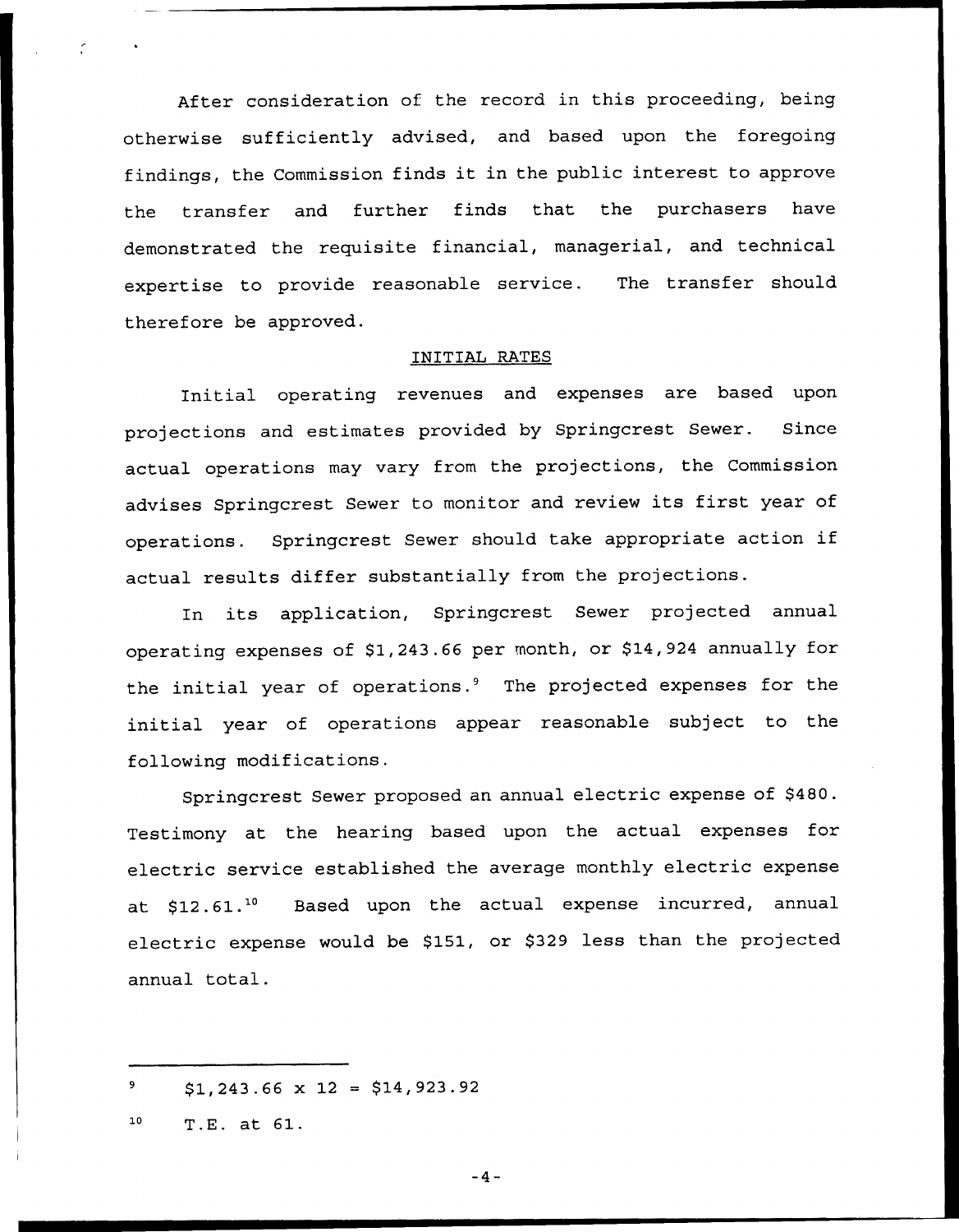Springcrest Sewer proposed an annual manager/operator salary of \$5,700, or \$475 per month. Historically, this sewer system has required little or no maintenance and the record reflects that no more than two site visits per month have been required." Although Mr. Price testified that he would visit the plant daily,<sup>12</sup> no demonstrable need for more frequent site visits has been shown.

The Commission's normal practice in cases involving small sewer utilities is to allow an annual fee to compensate an owner/manager for general oversight responsibilities. Based upon the record and the testimony referred to above, an annual fee of \$3,600 is reasonable and adequate compensation for approximately two site visits per week in addition to Mr. Price's general oversight responsibilities.

Springcrest Sewer proposed annual legal and engineering fees of \$1,200. However, Springcrest Sewer has not demonstrated a need for continuing legal and engineering services and has not proposed any rate case expense to be amortized. Thus, Springcrest Sewer has not supported this expense.

The remaining proposed expenses are reasonable and are supported by the record in this proceeding. Total annual expenses of \$11,295<sup>13</sup> should be used in establishing the initial rates for Springcrest Sewer.

<sup>12</sup> Id. at 113-114.

| 13 | Projected annual operating expense |                                                                | \$14,294 |
|----|------------------------------------|----------------------------------------------------------------|----------|
|    |                                    | Less: Adjustment to proposed electric<br>expense               | 329)     |
|    |                                    | Less: Adjustment to proposed salary                            | (2,100)  |
|    |                                    | Less: Adjustment to proposed legal and<br>engineering expenses |          |
|    |                                    | (1, 200)                                                       |          |
|    | Adjusted annual operating expenses |                                                                | \$11,295 |

 $11$ Id. at 16-17.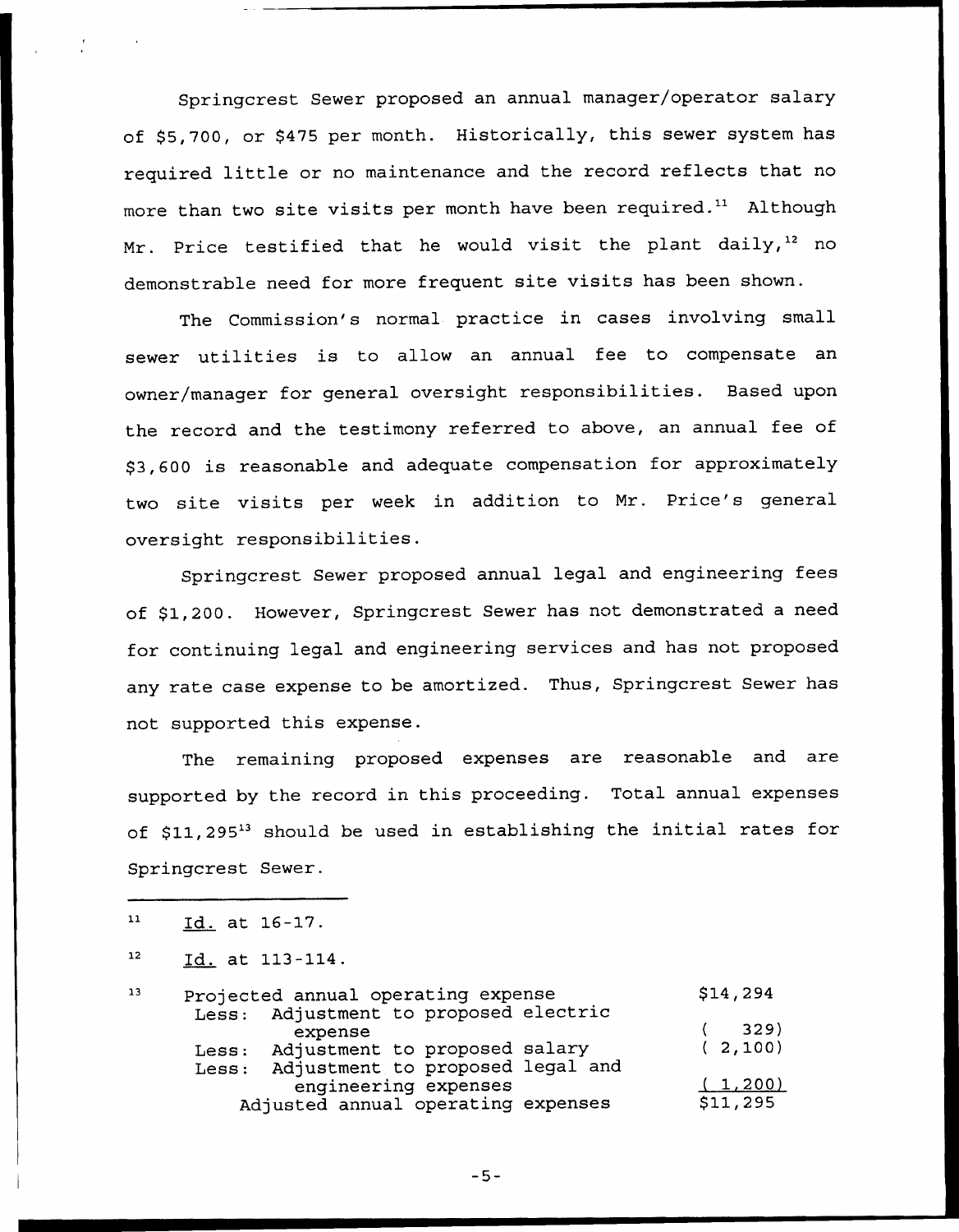The approach generally used by the Commission to determine reasonable revenue requirements for small, privately-owned utilities is an operating ratio of <sup>88</sup> percent. Based upon application of the <sup>88</sup> percent operating ratio, the Commission has determined that an annual revenue requirement of  $$12,835<sup>14</sup>$  will allow Springcrest Sewer sufficient revenues to cover its operating expenses and provide <sup>a</sup> reasonable return to its owners. Therefore, Springcrest Sewer has been granted rates sufficient to provide operating revenues of \$12,835.

Springcrest proposed <sup>a</sup> flat rate design in its application requiring each customer in its service area to pay \$<sup>40</sup> per month. Testimony at the hearing affirmed that two present commercial customers do not conduct businesses that would place more demand on the system than a residential customer<sup>15</sup> and the potential exists for a third commercial customer to be added.<sup>16</sup> However, present zoning restrictions prohibit types of businesses that would place a high demand on the system.<sup>17</sup> Therefore, as all customers are expected to impose an equal demand on the system, <sup>a</sup> flat monthly rate for service is reasonable.

The record reflects that thirty-two customers were connected to the system when the application was filed, but the developer was unsure whether two commercial customers were included in that total." Testimony also indicates that <sup>5</sup> or <sup>6</sup> new residences have

- 14  $$11,295/.88 = $12,835.23$
- 15 T.E. at 67-68.
- $16$ Id. at 89.
- $17$ Id. at 66, 89.
- ${\bf 18}$ Id. at 32, 67.

 $-6-$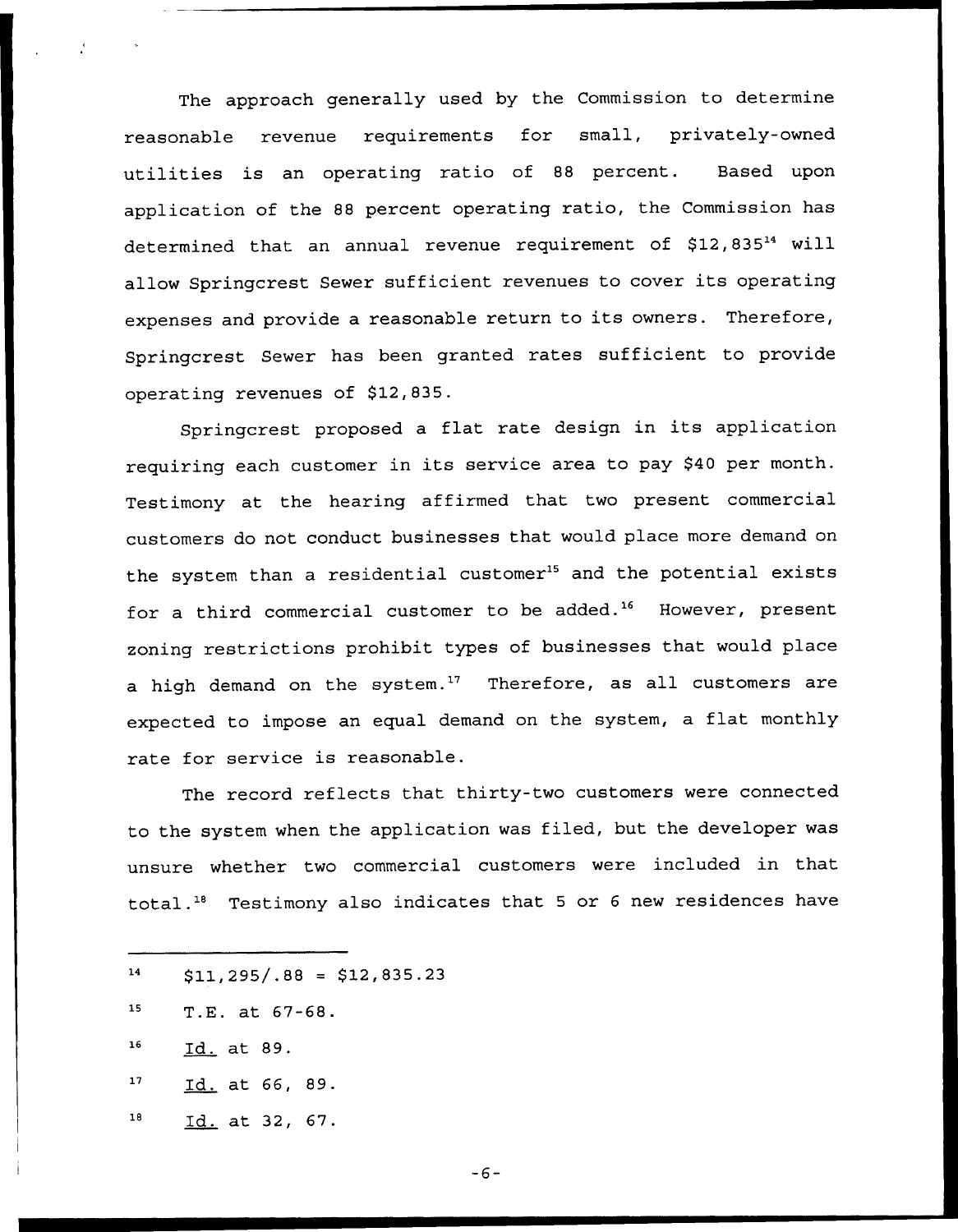been completed and connected since that time.<sup>19</sup> The Commission will divide the annual revenue requirement by a total customer base of 39 to determine the appropriate rate of \$27.43 per month for services rendered on and after the date of this Order.

IT IS THEREFORE ORDERED that:

1. The transfer of the anaerobic septic system and related assets identified in the petition of Springcrest Development to Springcrest Sewer is approved.

2. Springcrest Sewer shall maintain its books of account in accordance with the Uniform System of Accounts for Sewer Utilities as prescribed by the Commission.

3. Springcrest Sewer shall file journal entries reflecting the asset transfer within thirty days of the date of this Order.

4. The rates proposed by Springcrest Sewer are denied.

5. The rates in the Appendix to this Order are the fair, just and reasonable rates to be charged by Springcrest Sewer for service rendered on and after the date of this Order.

Done at Frankfort, Kentucky, this 20th day of February, 1996.

PUBLIC SERVICE COMMISSION

La K Breach

Vice Chairma

ATTEST:

Executive Director

19 Id. at 91.